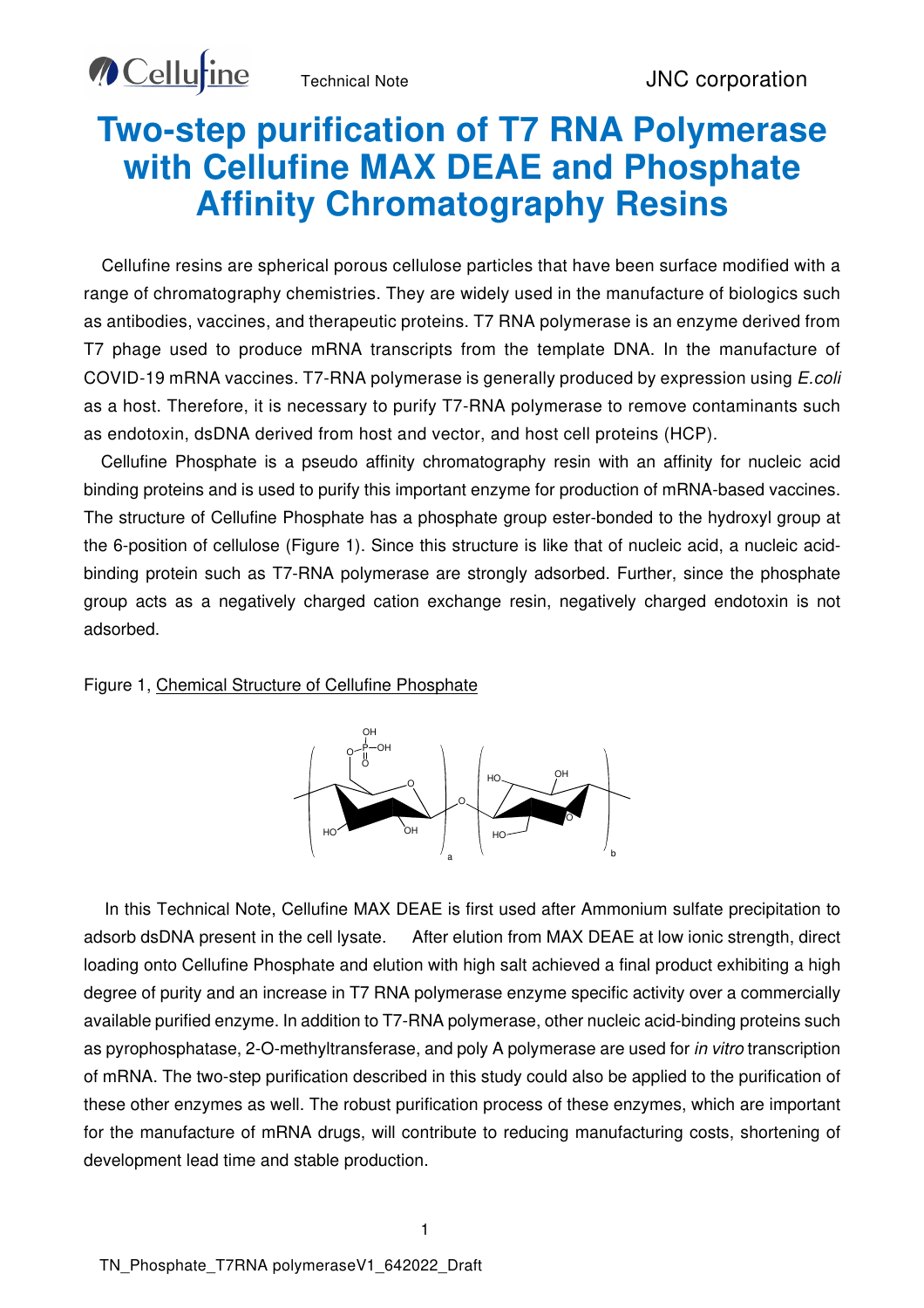

## **1. Purification Outline**

Cell culture and recovery of an expressed enzyme is a purification challenge. In addition to the target enzyme there are the following contaminants that must be removed from the final product; a) host cell proteins, and b) host cell-derived dsDNA fragments. To achieve efficient purification of the enzyme T7 RNA polymerase, a two-step chromatography purification workflow has been developed and will be described below. The combined multi-step precipitation, DNA removal and final affinity capture protocol is summarized in Figure 2 below.

#### Figure.2 Multi-Step T7 RNA polymerase Enzyme Purification Workflow



#### **Step 1 – Ammonium Sulfate Precipitation**

Recombinant Escherichia coli (derived from pAR1219) expressing T7 RNA polymerase (T7 RNAP) was cultured, and expression was induced by adding IPTG. After washing the cells with PBS, 0.2 mg / mL of lysozyme was added, and 3 cycles of freeze-thaw were used to lyse the cells. Then Ammonium sulfate was added to the lysate to a final concentration of 35% (w / v), and the mixture was stirred at 4 ℃. for 1 hour and then centrifuged to recover the precipitate.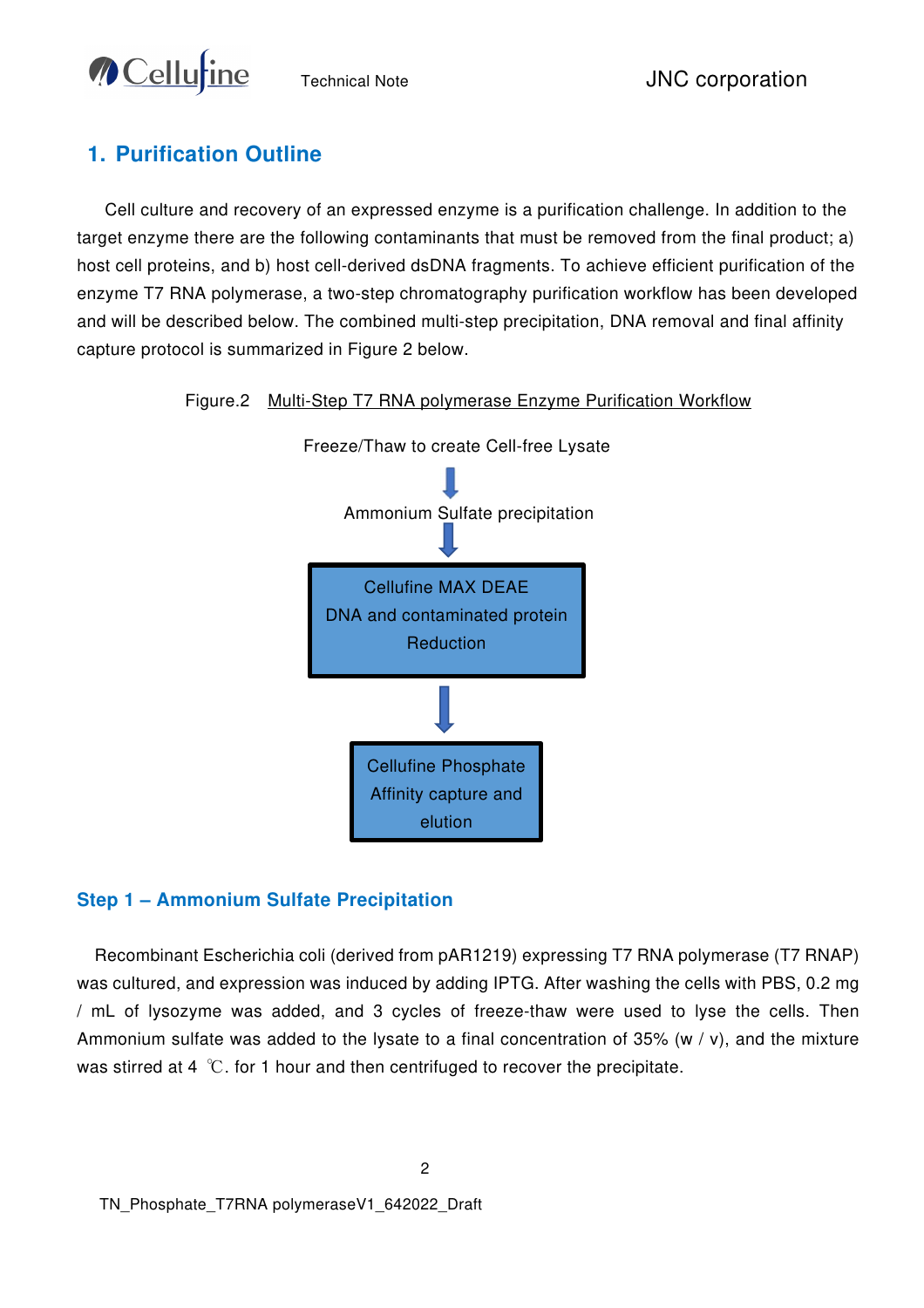**O** Cellurine

## **Step 2 – Cellufine MAX DEAE DNA and contaminated protein reduction**

Precipitate from Step 1 above was resuspended into 28.5 mL of load buffer (10 mM Tris HCl pH 7.5, 50 mM NaCl, 0.1mM EDTA, 0.5mM DTT, 10% (v/v) glycerol + Proteinase inhibitors [10 µg/mL PMSF, 100µM Benzamidine and 10µM Bacitracin]). The sample was then diluted with the above buffer for a final conductivity of 8 mS/cm. This sample was then loaded onto a 1 mL (CV) pre-packed Cellufine MAX DEAE cartridge equilibrated in the above loading buffer at 0.5 mL/min (2 min. residence time). After sample loading the column was washed with 5CV of the load buffer. Retained fractions were eluted from the cartridge with a linear NaCl gradient up to 35 mS/cm conductivity. Followed by step elution to 65 and 95 mS/cm. See Figure 3, MAX DEAE chromatogram. monitoring at A260 A 280 nm. Protein recovered was estimated by the Bradford assay. DNA eluted was measured by Pico green, fluorescent assay (Thermo Fisher).

#### Figure 3, MAX DEAE chromatography after Step 1Ammonium Sulfate Precipitation



**Load sample**: Ammonium sulfate precipitate, 28.5 CV diluted with equilibration buffer to 10.0 mS / cm **Column:** 1mL Mini column (6.7mm ID x 30 mm L, JNC) **Flow rate**: 0.5 mL/min (85 cm/h, residence time 2 min) **Equilibration buffer** (Eq.): 10 mM Tris-HCl pH7.5, 50 mM NaCl, 0.1 mM EDTA, 0.5 mM DTT, 10 % glycerol, protease inhibitor **Elution buffer**: Eq. + 1 M NaCl

Elution fraction EL2 was found to contain the T7 RNA polymerase enzyme activity and showed a A260/280 ratio typical of a protein with a low level < 1 µg/mL of residual dsDNA. Protein and DNA elution data are summarized in Figure 3 and Table 1 below.



## Figure 4, Summary of Protein and DNA data from MAX DEAE chromatography

#### Table 1, DNA Recovery in MAX DEAE Step

| <b>Fraction</b> | <b>DNA recovery</b><br>(%) |  |
|-----------------|----------------------------|--|
| Load            | 100                        |  |
| EL <sub>3</sub> | 0.48                       |  |
| EL <sub>4</sub> | 49.1                       |  |
| EL5             | 54.5                       |  |
| Mass balance    | 105.8                      |  |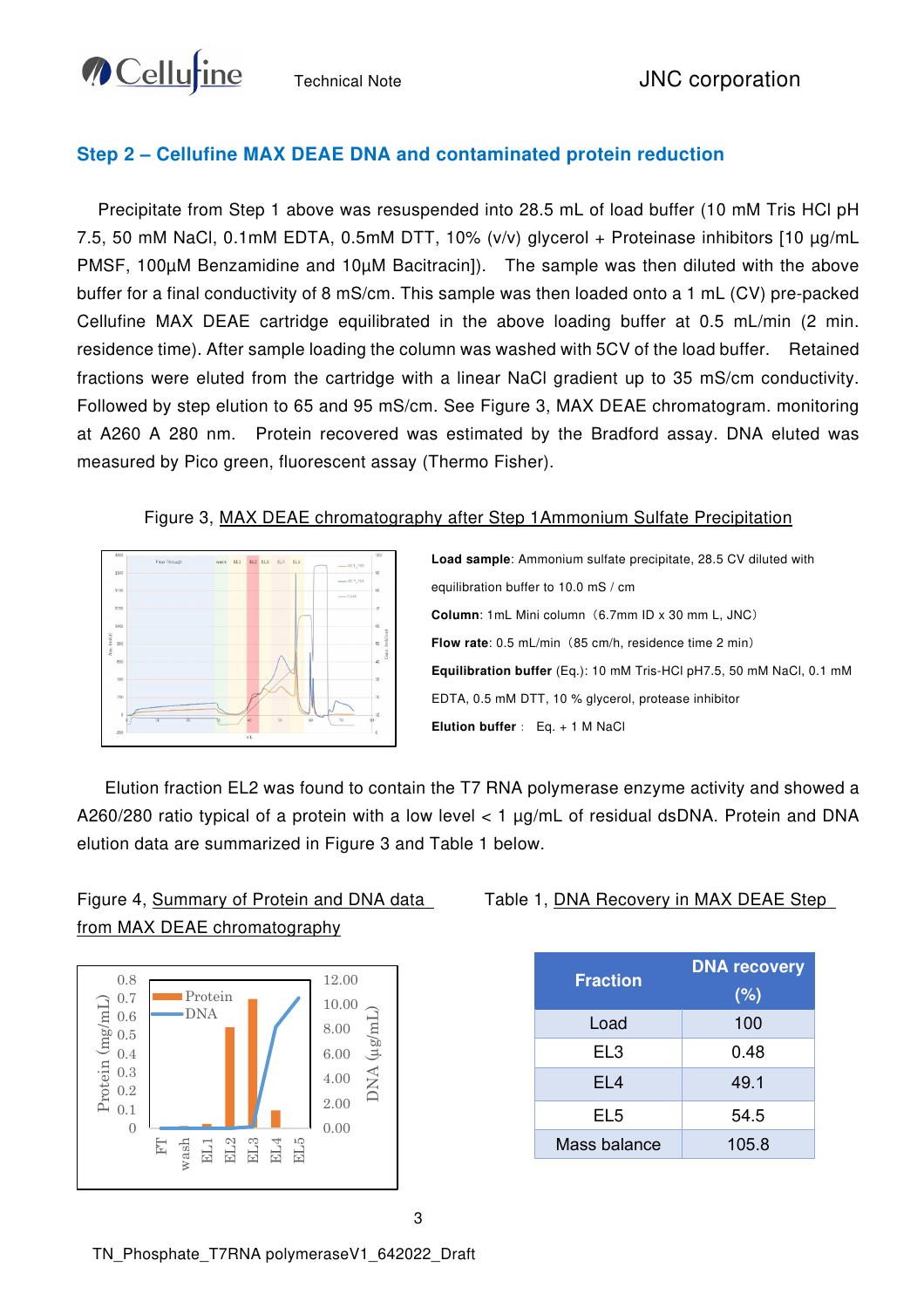MAX DEAE resin was able to remove dsDNA from T7 RNA Polymerase activity in elution fraction EL2 down to  $< 1 \mu$ g/mL. The bulk of the retained dsDNA was eluted by NaCl  $> 25 \text{ mS/cm}$  in fractions EL4 and EL5.

### **Step 3 – Cellufine Phosphate Affinity capture and high salt elution**

Elution fraction EL2 from the above step was diluted 3-fold with equilibration buffer (10 mM K Phosphate pH 7.5, 50 mM NaCl, 0.1 mM EDTA, 0.1mM DTT and Proteinase inhibitors [10 µg/mL PMSF, 100µM Benzamidine and 10µM Bacitracin]). This sample was then loaded onto a 1 mL (CV) Cellufine Phosphate 6.7 mmID x 3.0 cmL cartridge at 0.5 mL/min flow rate pre-equilibrated in the above buffer. After loading and a 5 CV wash with the same buffer, the retained fractions were eluted with a linear gradient up to 1M NaCl. Fractions were collected across the chromatogram shown in Figure 5 below. T7 RNA polymerase activity in the fractions was measured with a commercial kit (Catalog number T7RPA100KE, ProFoldin, Hudson, MA). One unit is defined as the amount of enzyme capable of incorporating 1 nmol ATP into an acidic insoluble matter at 37 ° C for 1 hour. Fraction EL2 (P-EL2) was found to contain the T7 RNA Polymerase enzyme activity.

#### Figure 5, Cellufine Phosphate Chromatography of T7 RNA Polymerase.



**Load sample**: 8 CV (3-fold dilution with equilibration buffer) **Column:** 1mLpre-packed column(6.7mm ID x 30 mm L, JNC) Flow rate:  $0.5$  mL/min (85 cm/h, residence time 2 min) **Equilibration buffer** (Eq.): 10 mM potassium phosphate pH7.5, 50 mM NaCl, 0.1 mM EDTA, 0.1 mM DTT, protease inhibitor **Elution buffer**: Eq buffer + 1 M NaCl

It was found that the activity of T7-RNA polymerase enzyme in the elution fraction P-EL2 after adsorption to Cellufine Phosphate showed 70.2% recovery. The amount of protein in this fraction was reduced to 24.7%, indicating that contaminants were efficiently removed. The enzyme activity and protein recovery after column purification with Cellufine Phosphate are shown in Table 2 below

| <b>Fraction</b> | <b>Enzyme activity</b><br>(Unit/protein) | <b>Enzyme</b><br>Recovery (%) | <b>Protein</b><br>Recovery (%) |
|-----------------|------------------------------------------|-------------------------------|--------------------------------|
| Load            | 94043                                    | 100                           | 100                            |
| FT.             | 2763                                     | 1.8                           | 59.8                           |
| $P-EL2$         | 267034                                   | 70.2                          | 24.7                           |

#### Table 2, Recovery of Enzyme Activity in Cellufine Phosphate Purification Fractions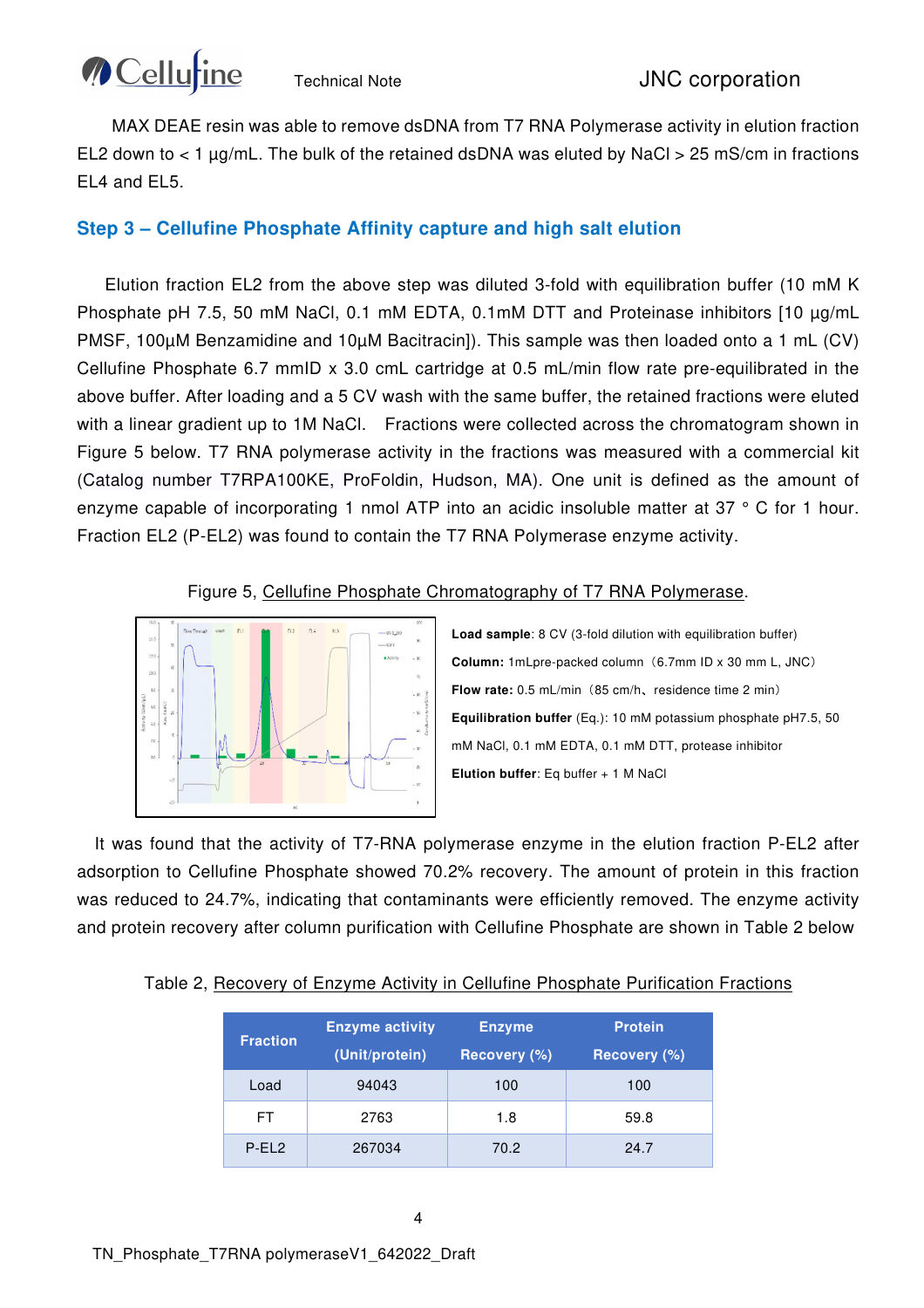# **MCellu**tine

## **2. SDS-PAGE Analysis of Purification Samples**

Samples of fractions representing the above steps in the purification workflow were analyzed by SDS-PAGE analysis (Mini-PROTEAN TGX Precast gel 4-20% (Bio-Rad)) and stained with Coomassie Blue (Bio-Rad) and destained in water. Results are summarized in Figure 6 below.



#### Figure 6, SDS-PAGE Analysis of Purification Fractions

The results showed that the initial Ammonium Sulfate precipitation step reduced the volume of the sample followed by MAX DEAE fraction which showed an enrichment of the 100 kDa protein band. The final Cellufine Phosphate pseudo affinity step led to the elution of a fraction with > 95% of the protein in a single band of high purity. The overall recovery of enzyme activity in the two-step workflow is summarized in Table 3 below and shows that the final protein elution from Cellufine Phosphate showed a higher specific enzyme activity that in the commercial positive control.

| Table 3, T7 RNA polymerase activity at each step of the purification workflow |
|-------------------------------------------------------------------------------|
|-------------------------------------------------------------------------------|

| <b>Fraction</b>               | <b>Enzyme activity</b><br>(Unit/protein) |  |
|-------------------------------|------------------------------------------|--|
| Lysate                        | 24,011                                   |  |
| Ammonium sulphate precipitate | 34,296                                   |  |
| MAX DEAE elution (D-EL2)      | 66,741                                   |  |
| Phosphate elution (P-EL2)     | 267,034                                  |  |
| Control                       | 208,535                                  |  |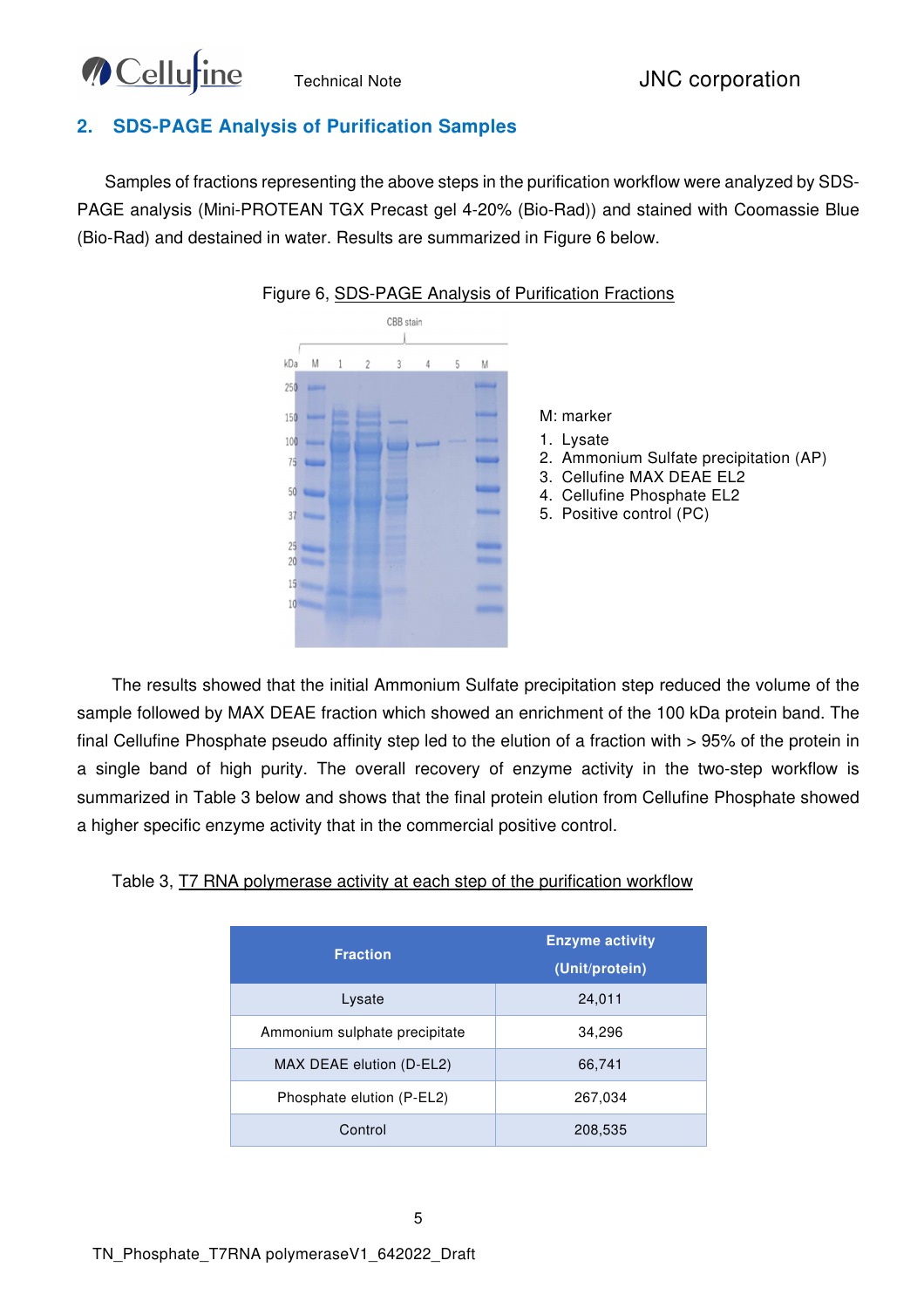

#### **3. Western Blot Analysis of Purification samples**

Western blot analysis was used to confirm the purity of the final Cellufine Phosphate elution fraction EL2 compared to a commercial source of the T7 RNA Polymerase (Takara Bio, Inc. Shiga, Japan) enzyme. After SDS-PAGE, protein transfer was carried out in a semi-dry blotting device (WSE-4025HorizeBlot 2M from ATTO, Tokyo, Japan). The western blot was then washed with 0.05% (v/v) Tween 20 in Phosphate buffered saline (PBS) and blocked with Ezblock chemi (ATTO, Tokyo, Japan) for 1 h at room temperature. After blocking the membrane was washed 3 times for 5 min with above buffer in PBS. The detection of the blotted protein was then carried out with a 1/2000 dilution of anti-T7 RNAP polyclonal rabbit IgG (Creative Diagnostics, Shirley, NY) in the above blocking solution for 1h at RT. After washing 3 x 5 minutes in above PBS buffer the western blot was then incubated with a secondary antibody goat anti-rabbit IgG (H+L) – HRP (Zymax, Thermo-Fisher, Waltham, MA) as a 1/2000 dilution in blocking solution for 1 h at RT. After this step the membrane was washed 3x 5 minutes with the above buffer in PBS. The western blotted bands were then visualized with an HRP chromogenic substrate (EzWestBlue, ATTO, Tokyo, Japan) for 30 min at RT and finally washed with water and stored in the absence of light to stoop the band signal fading. Western blot data is summarized in Figure 7 below.



#### Figure 7, Western Blot Analysis of final Cellufine Phosphate elution peak EL2

Western blot analysis of the Cellufine Phosphate final elution fraction showed a single immunoreactive band at 100 kDa with the same mobility as the positive control sample.

6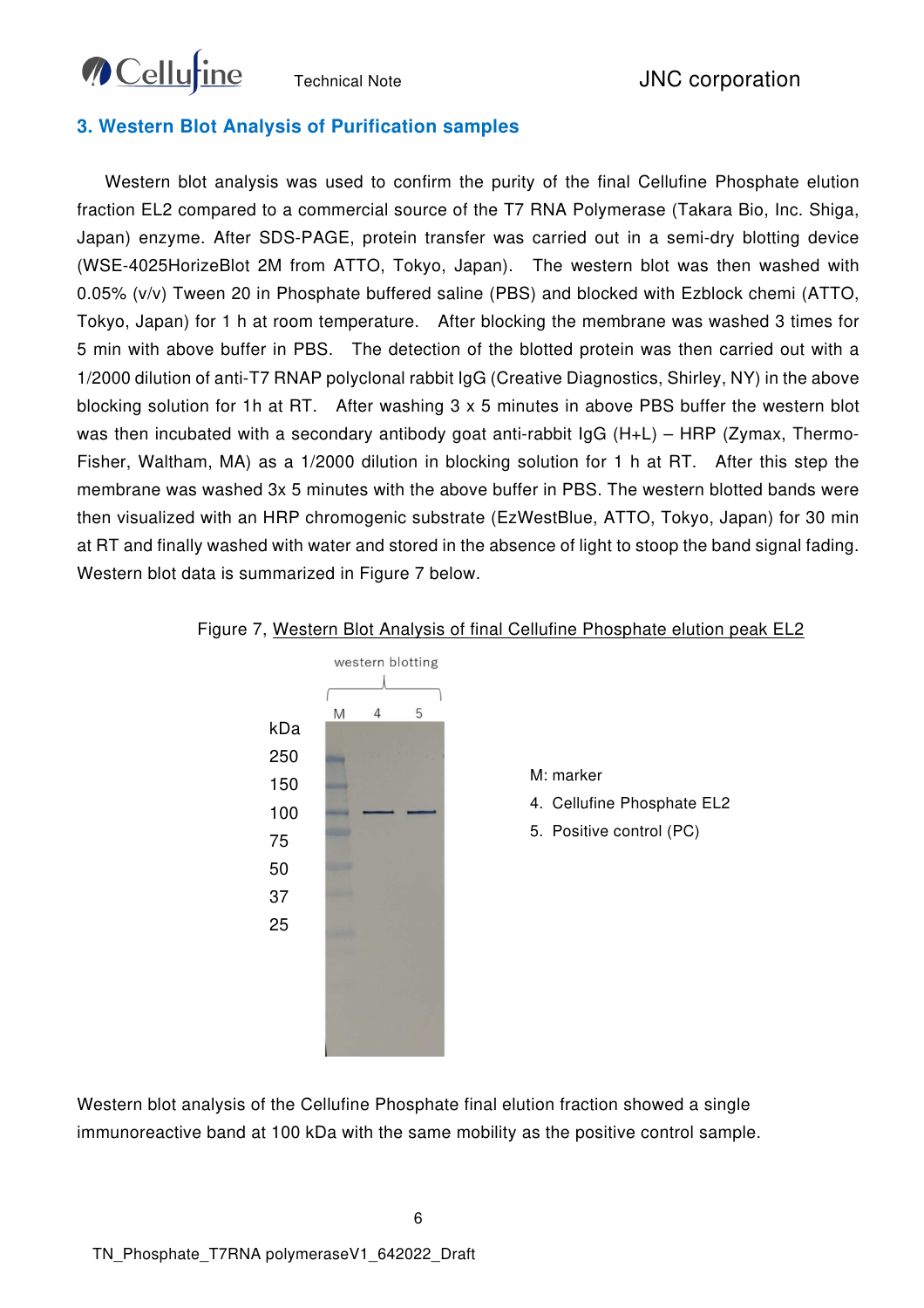

## **Conclusion**

In this Technical Note a two-step purification workflow is described for purification of T7 RNA polymerase expressed in an E. coli cell line. After initial volume reduction by Ammonium Sulfate precipitation, dsDNA and contaminated protein are removed by adsorption to an anion exchange IEX resin Cellufine MAX DEAE. In the final pseudo affinity step on Cellufine Phosphate incorporating salt-based elution, enzyme protein was eluted and showed a single band by SDS-PAGE gel analysis and was confirmed by western blotting. The final product of the purification showed an increase in specific activity compared to a commercial control enzyme with an overall recovery of 70.2% of the activity from the crude lysate sample.

## **Product information**

Cellufine MAX DEAE

https://www.jnc-corp.co.jp/fine/en/cellufine/guide/pdf/ion\_max/TD\_MAX\_IEX\_N1\_V5\_E.pdf Cellufine Phosphate https://www.jnc-corp.co.jp/fine/en/cellufine/guide/pdf/affinity/TD\_Phosphate\_N1\_V2\_E.pdf

Operating instructions manual and technical data can be downloaded as pdf from the following website.https://www.jnc-corp.co.jp/fine/en/cellufine/guide/index.html

## **Purchase information**

| Product                    | Quantity              | Catalogue No. |
|----------------------------|-----------------------|---------------|
| <b>Cellufine MAX DEAE</b>  | 1ml x 5 (Mini-Column) | 21000-51      |
|                            | 5ml x 1 (Mini-Column) | 21000-55      |
|                            | 100ml                 | 21000         |
|                            | 500ml                 | 21001         |
|                            | 5 <sub>it</sub>       | 21002         |
|                            | 10 <sub>lt</sub>      | 21003         |
| <b>Cellufine Phosphate</b> | 1ml x 5 (Mini-Column) | 19551         |
|                            | 5ml x 1 (Mini-Column) | 19515         |
|                            | 10 <sub>ml</sub>      | 19524         |
|                            | 50ml                  | 19545         |
|                            | 500ml                 | 19546         |
|                            | 5 <sub>lt</sub>       | 684 987 330   |
|                            | 10 <sub>h</sub>       | 684 944 324   |